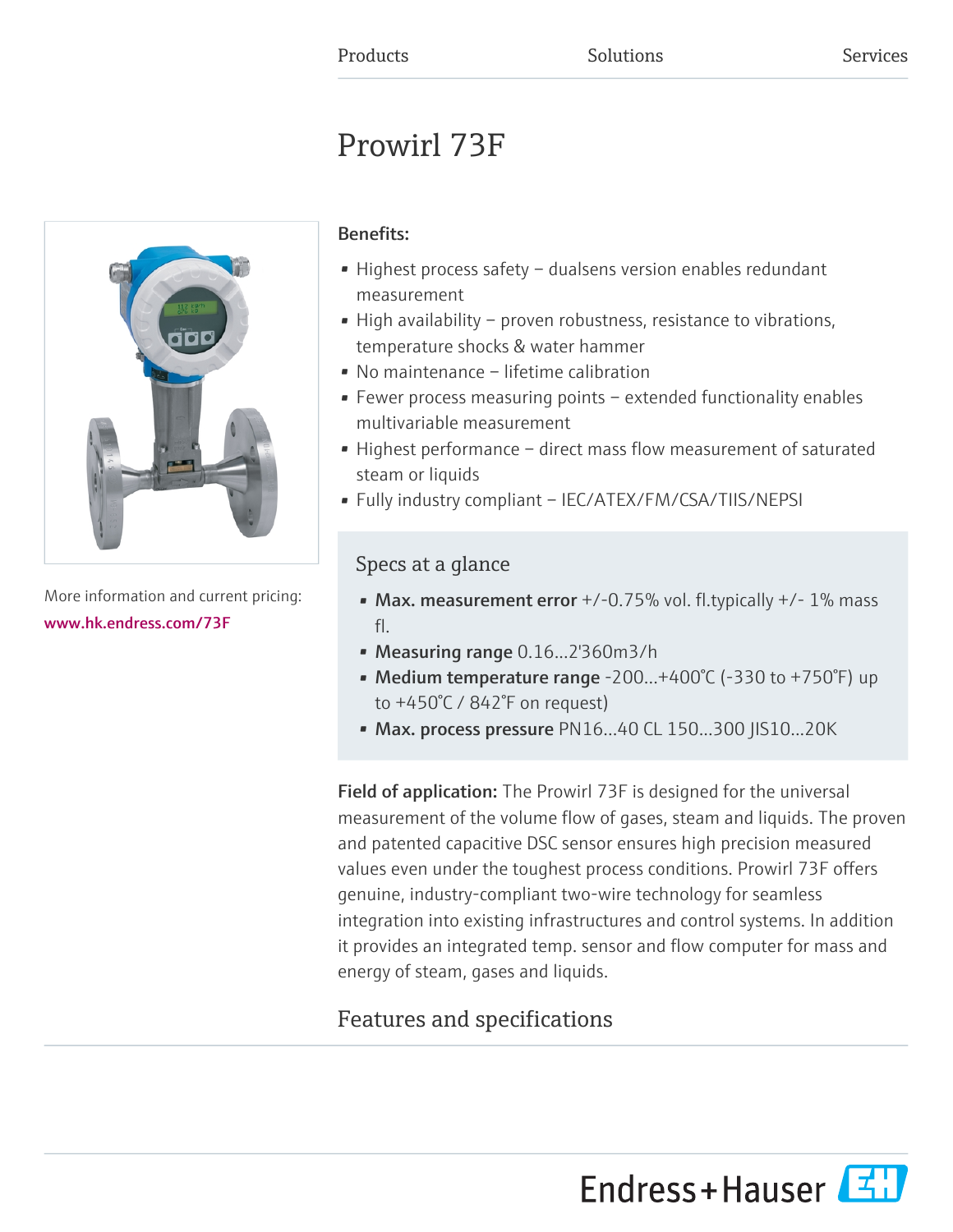# Liquids Measuring principle

Vortex

### Product headline

Volume flow meter for measurement of standard liquid / gas /steam applications Flow, temperature probe and flow computer in one device

#### Nominal diameter range

DN15...300 1/2"...12"

#### Max. measurement error

+/-0.75% vol. fl.typically +/- 1% mass fl.

#### Measuring range

0.16...2'360m3/h

#### Max. process pressure

PN16...40 CL 150...300 JIS10...20K

#### Medium temperature range

-200...+400°C (-330 to +750°F) up to +450°C / 842°F on request)

#### Degree of protection

IP67 NEMA 4x

#### Display/Operation

Two line liquid Crystal display Push nbuttons Quick Setup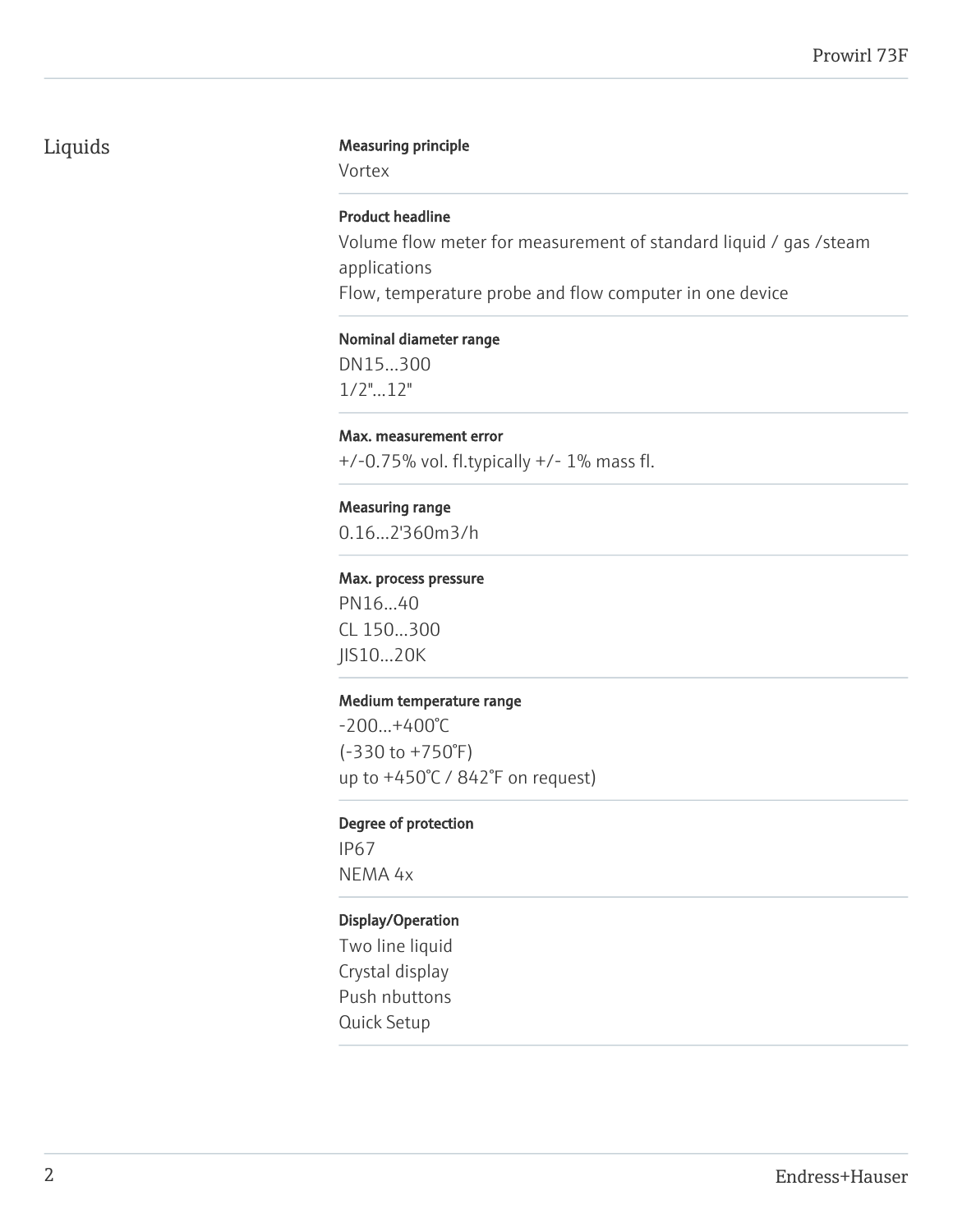# Liquids

# **Outputs**

4...20mA Pulse Frequency Status PFM

# Inputs

pressure input using PROFIBUS PA, HART or FOUNDATION Fieldbus

#### Digital communication

HART PROFIBUS PA FOUNDATION Fieldbus

#### Hazardous area approvals

ATEX FM CSA TIIS NEPSI/IEC on request

#### Steam Measuring principle

Vortex

#### Product headline

Volume flow meter for measurement of standard liquid / gas /steam applications Flow, temperature probe and flow computer in one device

#### Nominal diameter range

DN15...300 1/2"...12"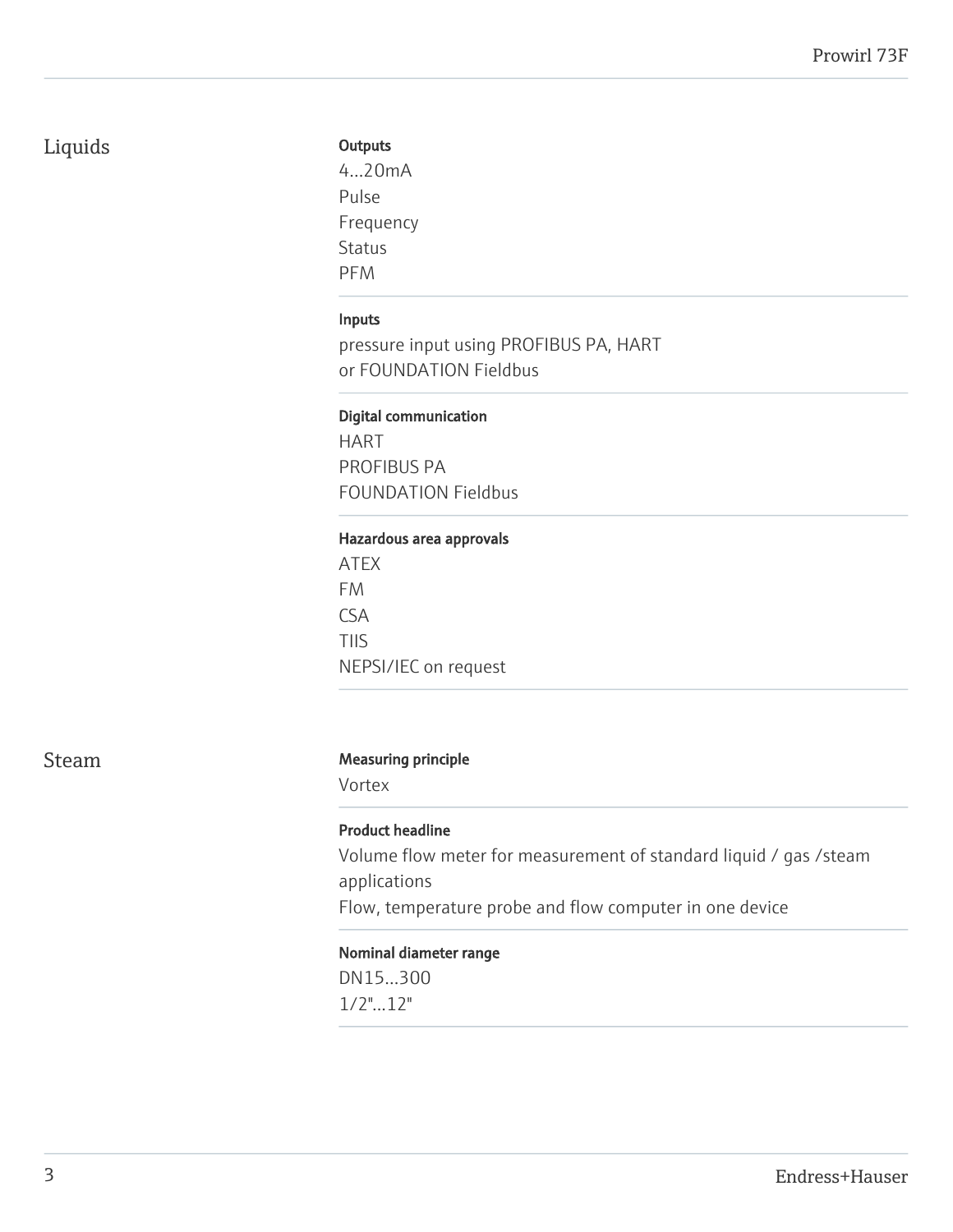# Steam

#### Max. measurement error

Volume flow: +/-1.0% Mass flow: +/-1.7%-2.3% (saturated steam)

#### Measuring range

0.19...5'210m3/h

#### Max. process pressure

PN16...40 CL 150...300 JIS10...20K

#### Medium temperature range

-200...+400°C (-328...+752°F) up to +450°C / 842°F on request

#### Degree of protection

IP67 NEMA 4x

#### Display/Operation

Two line liquid Crystal display Push nbuttons Quick Setup

#### **Outputs**

4...20mA Pulse Frequency Status PFM

#### Inputs

pressure input using PROFIBUS PA, HART or FOUNDATION Fieldbus for superheated steam temperature input using HART for delta heat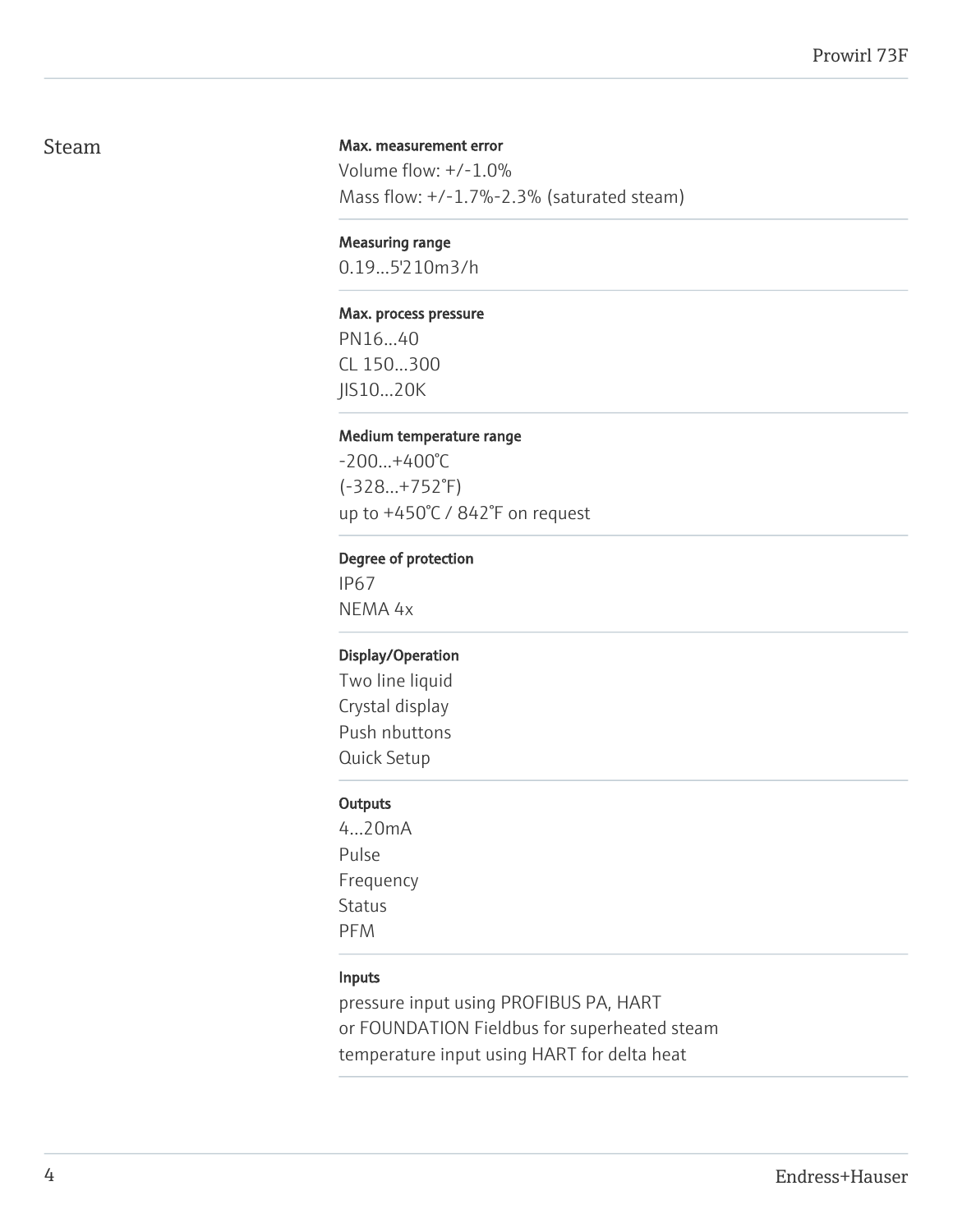# Steam

# Digital communication HART PROFIBUS PA FOUNDATION Fieldbus

#### Hazardous area approvals

ATEX FM CSA TIIS NEPSI/IEC on request

#### Gas **Gas** Measuring principle

Vortex

#### Product headline

Volume flow meter for measurement of standard liquid / gas /steam applications Flow, temperature probe and flow computer in one device

Nominal diameter range

DN15...300 1/2"...12"

#### Max. measurement error

Volume flow: +-1.0%

#### Measuring range

3...19'700m3/h

#### Max. process pressure

PN16...40 CL 150...300 JIS10...20K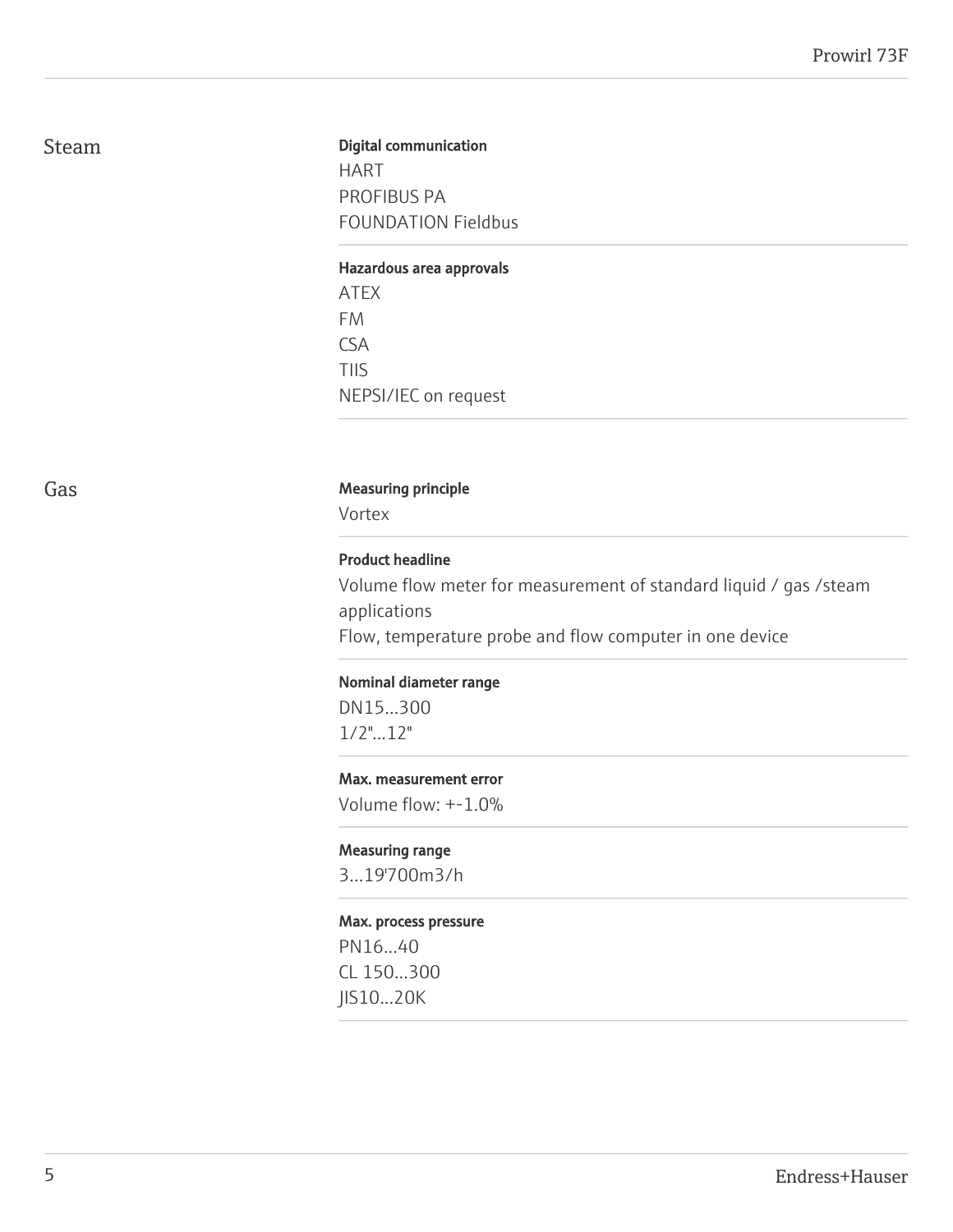#### Medium temperature range

-200...+400°C (-328...+752°F) up to +450°C / +842°F on request

#### Degree of protection

IP67 NEMA 4x

### Display/Operation

Two line liquid Crystal display Push nbuttons Quick Setup

#### **Outputs**

4...20mA Pulse Frequency Status PFM

#### Inputs

pressure input using PROFIBUS PA, HART or FOUNDATION Fieldbus

#### Digital communication

HART PROFIBUS PA FOUNDATION Fieldbus

#### Hazardous area approvals

ATEX FM CSA TIIS NEPSI/IEC on request